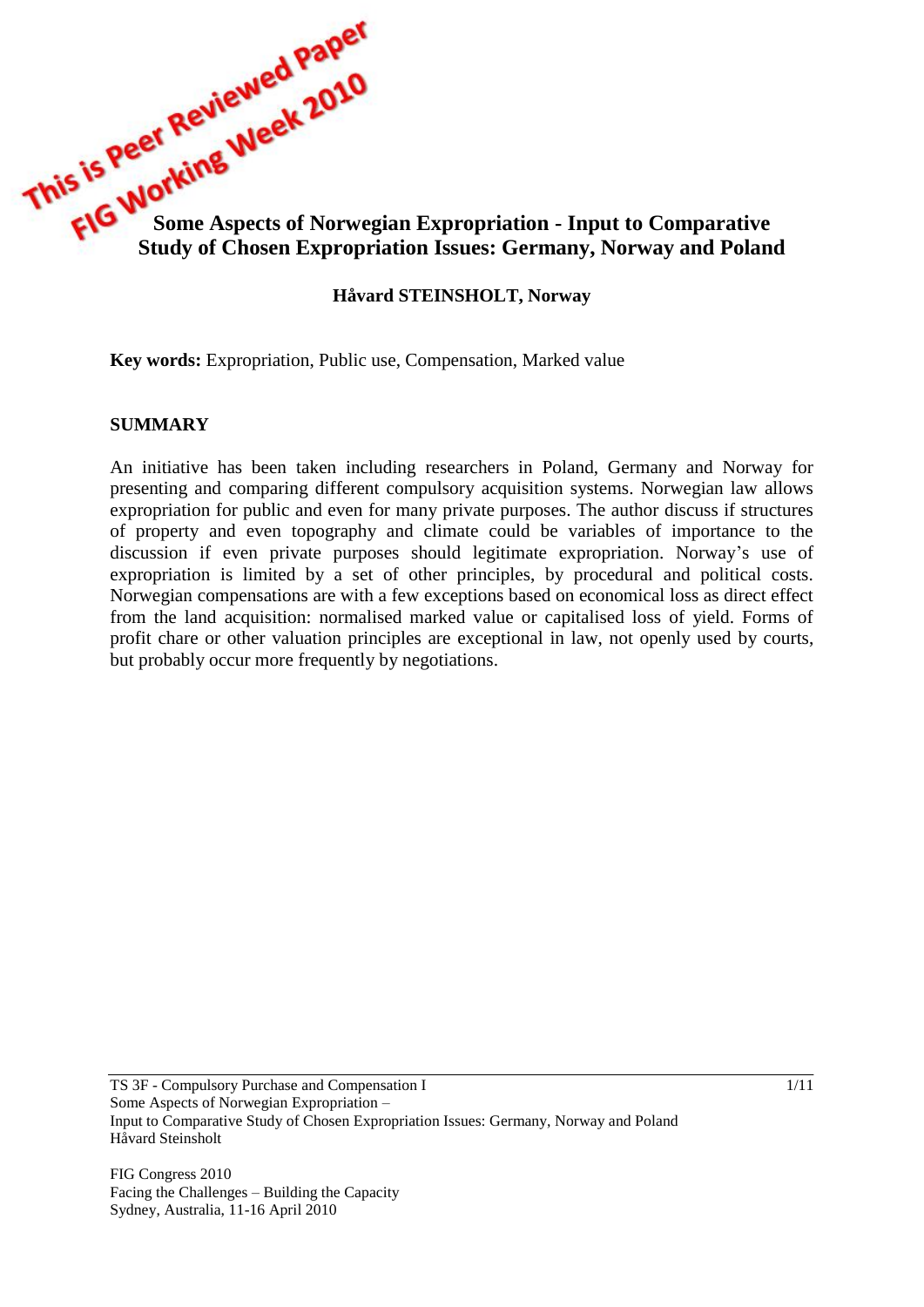# **Some Aspects of Norwegian Expropriation - Input to Comparative Study of Chosen Expropriation Issues: Germany, Norway and Poland**

### **Håvard STEINSHOLT, Norway**

### **1. INTRODUCTION**

This paper is a first Norwegian contribution of a triangular cooperation between Poland (University of Warnia and Mazurin in Olztyn), Germany (Leibniz Universität Hannover) and Norway (Norwegian University of Life Sciences) aiming for comparative studies between the different national set-ups of compulsory acquisition. The co-operation was inspired by The FIG/FAO International Seminar on Compulsory Purchase in Helsinki, Finland in September 2007, The FIG working week in Stockholm, Sweden in June 2008, and the FIG/FAO International Seminar on State and Public Land Management in Verona, Italy September 2008.

The tree papers written to the FIG Congress have the same structure answering the same questions presented as headlines of the reports. In later comparative papers the structure and recommendations of FAO (FAO, 2008) should be included.

This summary of Norwegian situation is based on standard literature on expropriation procedures (Fleischer, 1980) (Lid 1977) and valuation principles (Stordrange and Lyngholt, 2000) (Pedersen, Sandvik and Skaaraas, 1990). It is also based on studies of numerous decisions of the Norwegian Supreme Court (app 5 cases every year). Those are not referred directly and not listed. Relevant Norwegian legislation is mentioned in the text.

The Norwegian legal description of compulsory acquisition (expropriation) follows from the Constitution of the Kingdom of Norway (Act of 17th May 1814) §105:

"If the State's needs demands that somebody must leave his movable or immovable property for the public use he should have full compensation from the treasury"

The Constitution gives in an old fashioned way a similar definition of Compulsory acquisition as FAO (FAO, 2008, page 5):

"... the power of government to acquire private rights in land without the willing consent of its owner or occupant in order to benefit society."

Generally institutions of compulsory acquisition probably are a part of any property regime. Public or private demands of land can usually be purchased by ordinary sales in the marked. If no agreement is achieved with the owner of the preferred land, the purchase agent can look for other sellers. But sometimes there occurs legitimate demand of specific spaces, and the negotiation arena will be skewed. The buyer needs that land. The seller knows and can press

TS 3F - Compulsory Purchase and Compensation I Some Aspects of Norwegian Expropriation – Input to Comparative Study of Chosen Expropriation Issues: Germany, Norway and Poland Håvard Steinsholt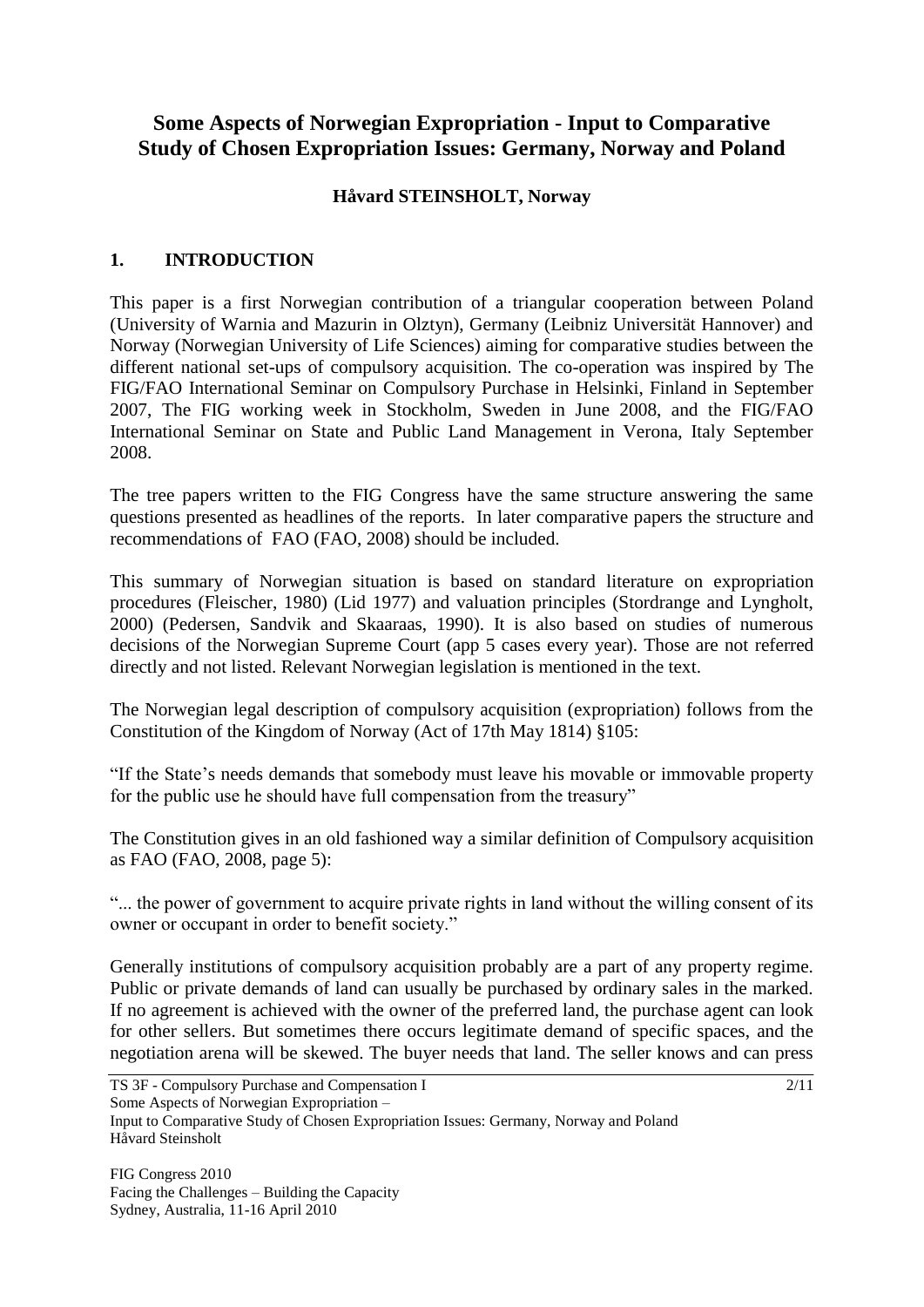prices to unacceptable levels (monopoly prize: (Official Swedish Report, 2008, page 153)), or delay important projects. Expropriation valuation process could then be described as a simulation of a negotiation where this arena is corrupted as mentioned. Such a definition is probably more relevant for the Norwegian situation.

### **2. THE INSTITUTION OF EXPROPRIATION IN LAW REGULATIONS**

Positive law authorisation for expropriation is given in the Expropriation Act (23rd October 1959 – latest revision by Act of 19th June 2009 no 704). This act lists 55 different purposes that could legitimate expropriation. The Plan and Building Act (27nd June 2008 no 71) gives similar authorisations connected to most of the categories of detailed zone plans. There are even a number of authorisations given in other sector laws (Waterfall, Biodiversity, Railroad etc.).

The procedures that end up in an Expropriation Decision are described in the Expropriation Act. More often planning procedures of other laws replaces this. In such cases the qualitative standards of the Expropriation Act has to be fulfilled.

The Valuation Court proceedings are based on Act of Courts (13th August 1915 no 5) and Act of Valuation Court Proceedings (1st May 1917 no 1). The valuation principles are based on standards of Expropriation Compensation Act of (6th April 1984).

Purchase process (documents, transfer, subdivision, registration etc) follows the same rules as normal sales of land. Prepossession process (land is taken into possession before the compensation process is finalised) follow special rules given in bylaws.

## **3. THE PUBLIC PURPOSE**

The Constitution of the Kingdom of Norway (17th of May 1814) §105 authorise expropriation with "full compensation" for "public use". Still law includes other public bodies like State agencies and municipalities. Public purpose may concern both direct and indirect effects of the transaction. Examples of direct effects of public interest are public infrastructure, schools, hospitals or spaces for other public institutions. Indirect or secondary public purpose may occur when private parties directly profit from purchase for private housing development, industries etc. Indirectly this could benefit the public fulfilling of housing policies, labour policies, tax income etc. Norwegian law accepts such indirect public interest. This category of expropriations has probably become more frequently performed since the 1990ties both because private land developers has taken over much of Norway's planning and building activities, privatization of former public functions and a tendency of public bodies acting as or in cooperation with private enterprises or organisations. In all the situations mentioned a public body is the formal expropriator (buyer) of the land, but this will be transferred on to private developers immediately after the process (paying the compensation and process costs).

TS 3F - Compulsory Purchase and Compensation I Some Aspects of Norwegian Expropriation – Input to Comparative Study of Chosen Expropriation Issues: Germany, Norway and Poland Håvard Steinsholt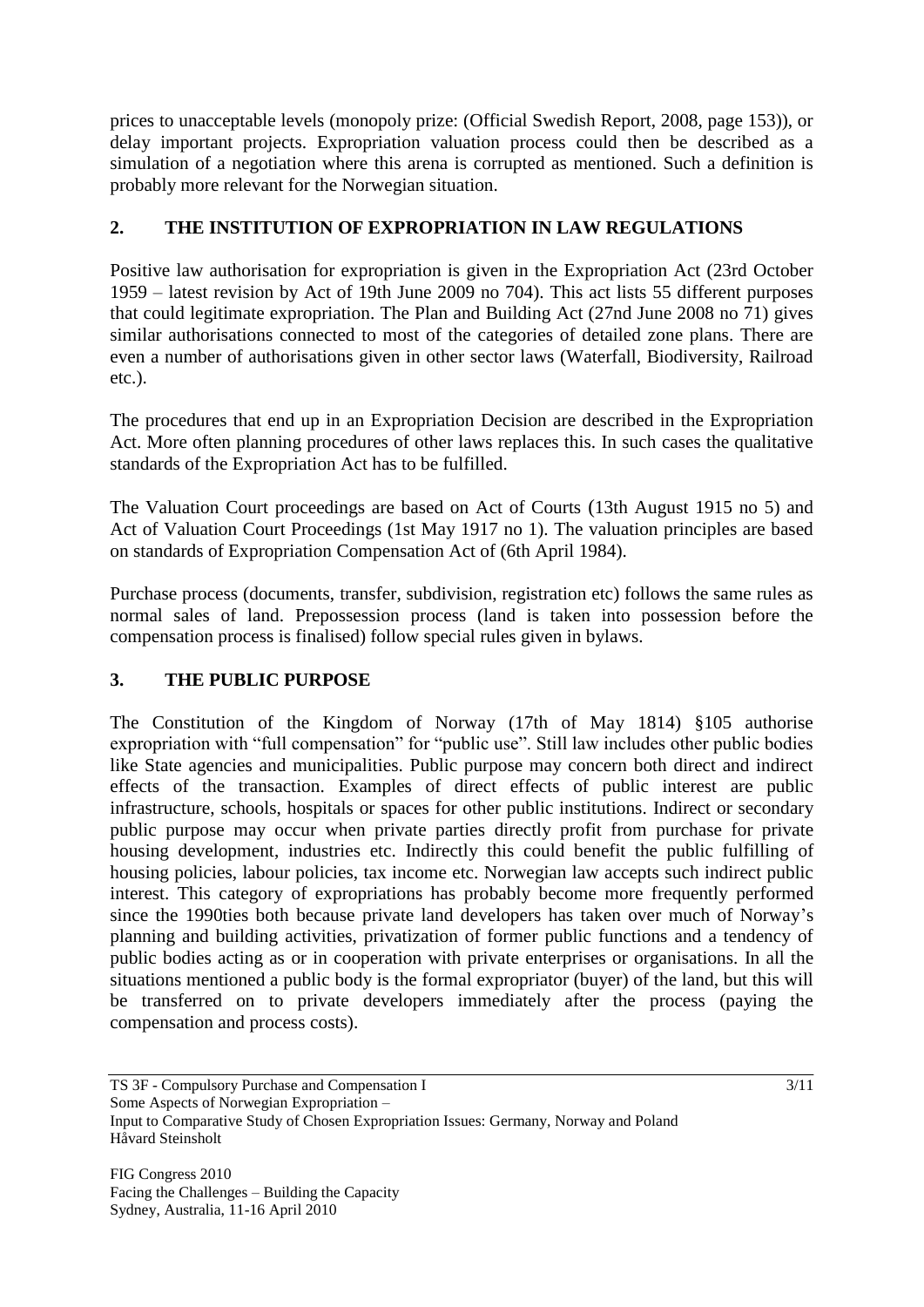In some few situations private parties are authorised to be expropriators. Expropriation is then accepted directly by the Court when the private expropriator's benefit is proven clearly larger than the landowners disadvantages. In the past there were a number of acts opening for such private expropriation. Until 1959 we even had a special act of private expropriation by skiclubs for construction of ski-jumping hills (after all we are Norwegians). Today landowners can expropriate necessary rights to get road access from their plot over neighbours' land into public roads, to solve different water problems on their land etc. If there is any public interest in some of these acquisitions at all, it's probably on the very general level: It's in the nation's interest that most plots of land can be used. Grim neighbours should have limited possibility to block positive use of other people's land or positive joint use.

There is a relationship to other institutions like land consolidation with compulsory land exchange or organisation of joint recourse utilisation. Zone planning, protection of cultural heritage or nature conservation etc may impose restrictions that reduce the owner's land use potential substantially without any compensation (the most strict nature conservation regulations are although compensated in accordance with rules of expropriation). Even if the effects for the landowner could be severe, these institutions are not considered expropriation because the title of the land is not transferred.

So far Norwegian law has not been challenged in any court cases because of its somewhat wide interpretation of "Public interest". Norway has signed both the European Convention on Human Rights and Fundamental Freedoms and The Istanbul Declaration agreements, and by this not only accepted them as Norwegian law, but even superior to domestic legislation.

A demand for expropriation even for private purposes could derive from property structures. Norway has a high proportion of private ownership. 57% of the cultivated and forested areas (Korsvolla, Sevatdal, Steinsholt, 2001, page 49) are held in individual private ownership. A large proportion of the other 43% are held in other forms of private (often collective) ownership. This means that most relevant spaces for development are privately owned. Huge tracts of mountains are in State ownership. Even in those areas locals often have private user rights. Except hydroelectric constructions there are few space-demanding developments in the mountains.

Often acquisition is made complicated by complex structures of small and badly shaped plots, confusing structures of usufruct rights, inaccurate registers and diverse owner interests (more than half of the owners of cultivated and forest land are absentees). In one example acquisition (rights to build a footpath influencing less than 1 hectar) was conducted on public calling because the ownership situation was chaotic It included probably 180-250 persons. In another acquisition case in the 1990ties the formal titleholder was once employed on the Titanic and disappeared with the ship in 1912. No heirs were identified. Compensation was disposed in a bank if some heir should turn up later (you never know with sailors...).

TS 3F - Compulsory Purchase and Compensation I Some Aspects of Norwegian Expropriation – Input to Comparative Study of Chosen Expropriation Issues: Germany, Norway and Poland Håvard Steinsholt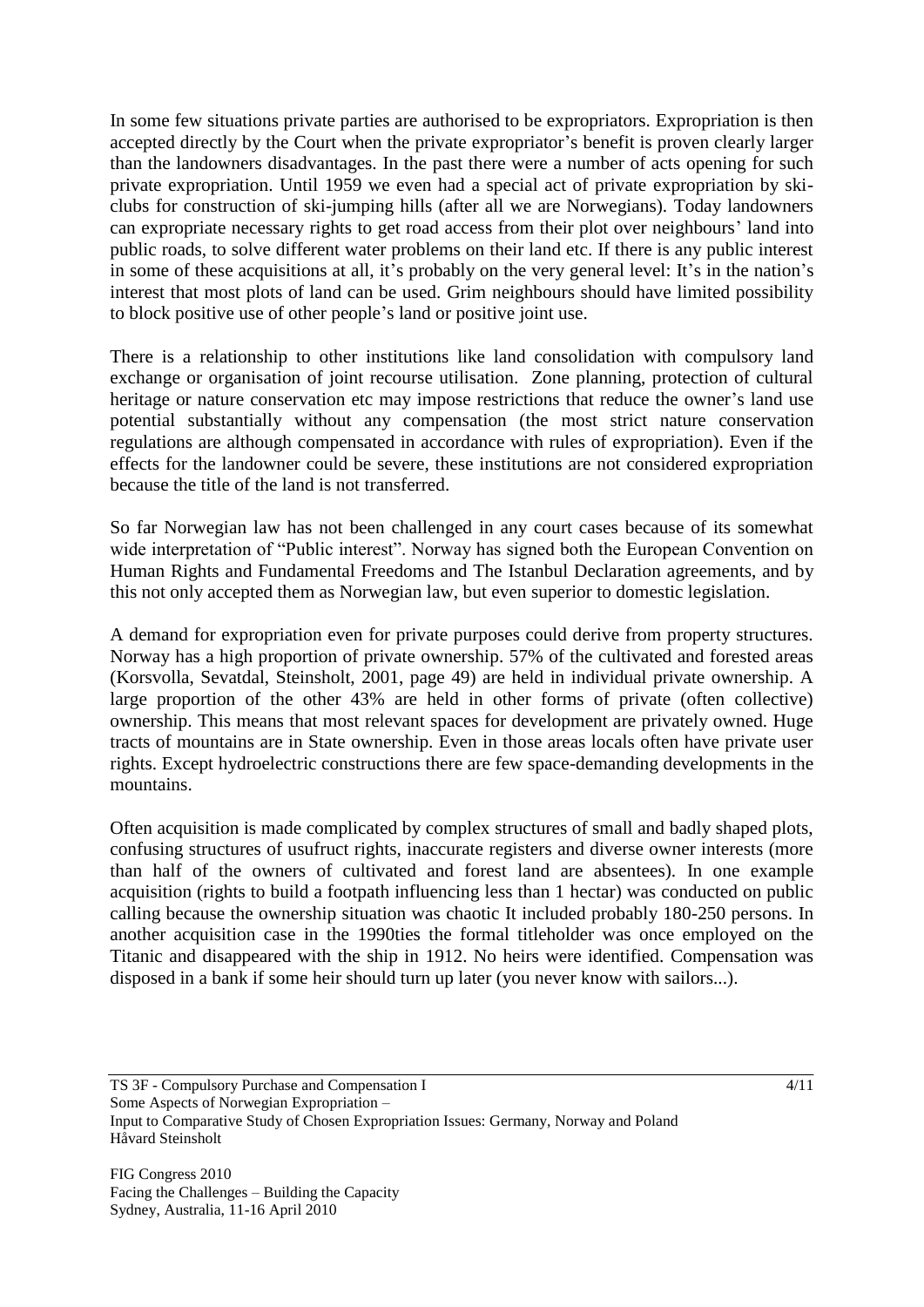Norway's rough topography (haphazard areas, steep hills, and narrow valleys), climate and even spatial planning traditions (protecting major areas and small zones for construction) could add to few second options for locating even private projects.

### **4. THE PROCEDURES OF EXPROPRIATION**

Norwegian law limits the use of expropriation to a fixed number of purposes and plan categories (the Principle of Positive Law Permit). The consequences of the project must be documented (the Principle of Impact Assessment). Consequences for the affected right holders must be specifically investigated and documented. As part of this, both public hearings and specific contact with affected right holders must be carried out (the Principle of Transparency). Agreement possibilities must have been tried out (the Principle of Negotiation First). Before expropriation starts, the right holder normally should have been contacted tree times: in connection with the public hearing of the plan or impact assessment, specific hearing about the acquisition, and during the negotiation effort. The provision of Expropriation is given by a specific formal decision after a weighing of public benefit and private problems and losses (the Principle of Proportionality) and a discussion of other options than acquisition (the Principle of Necessity). Landowner can complain on more of these elements. The expropriation court which main task is to calculate compensations should even check up if the provided steps have been carried out and if the qualitative standards of law have been fulfilled (the Legality Test). If not satisfied, the process will be stopped at this level (in worst case "back to start").

Expropriation is not commonly used in Norway. The Norwegian Public Roads Administration resolves app 95% of their purchase cases by voluntary agreements (Norwegian Road Authority, 1991). Norwegian municipalities have a wide range of expropriation possibilities, but hardly use them (Steinsholt, 2008). Agreements dominate. Many agreements are although signed under a (not outspoken) threat of expropriation.

Economically expropriation is an expensive process. In addition to the workload connected to the processes mentioned, expensive lawyers and other experts will be hired into the compensation court process.

Politically expropriation is considered controversial. In particular local politicians prefer to try all other possibilities first. Some would rather stop any project than implement it by expropriation. Some parties even have this as a principle written into their local party programmes.

The procedure of obligatory procedures before decision of expropriation is briefly like this: Project plan or impact assessment – plan/report hearing – negotiations (fails) – hearing related to the acquisition – Expropriation Decision. The Plan and the Expropriation Decision could be complained to higher ranked authority – and even to courts.

TS 3F - Compulsory Purchase and Compensation I Some Aspects of Norwegian Expropriation – Input to Comparative Study of Chosen Expropriation Issues: Germany, Norway and Poland Håvard Steinsholt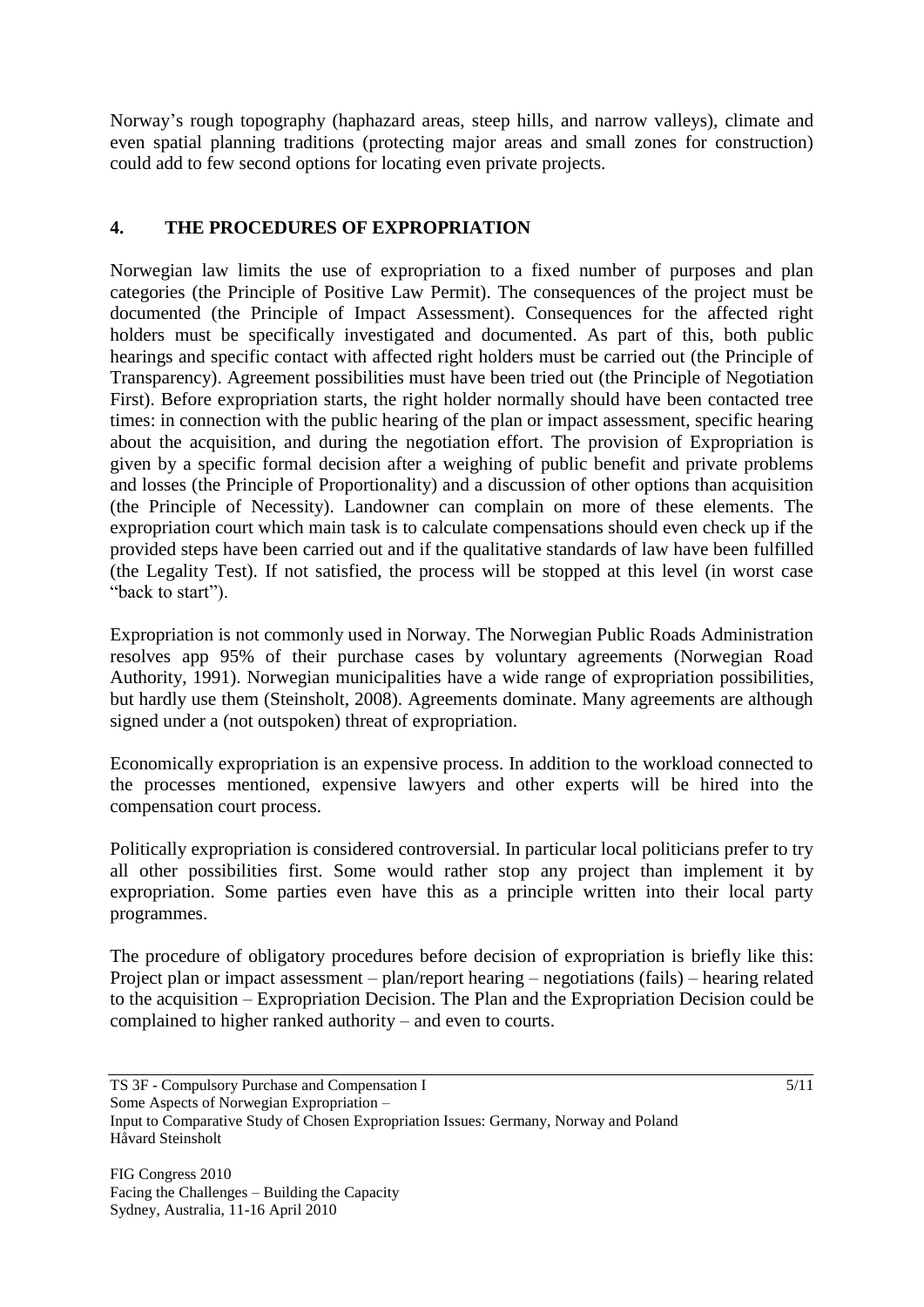It is to be noted that most expropriators use a lot of time, effort and human skills and decency to get to a voluntary agreement. Even if the negotiation fails in the first phase the efforts will normally go on until the Valuation Court has started the proceedings. Even during the proceedings agreement quite often succeeds.

The case is now brought to the Valuation Court. The expropriator has the duty to bring all information needed before the Court. The Court task is to calculate compensations in accordance with the Expropriation Compensation Law. The procedures follow normal court standards with lawyers on both sides. The court's decision (the compensations and the interpretation of standards) can be appealed to higher courts.

When all appeal possibilities are ended the expropriator can acquire the property after paying the compensation sum and all procedural costs included.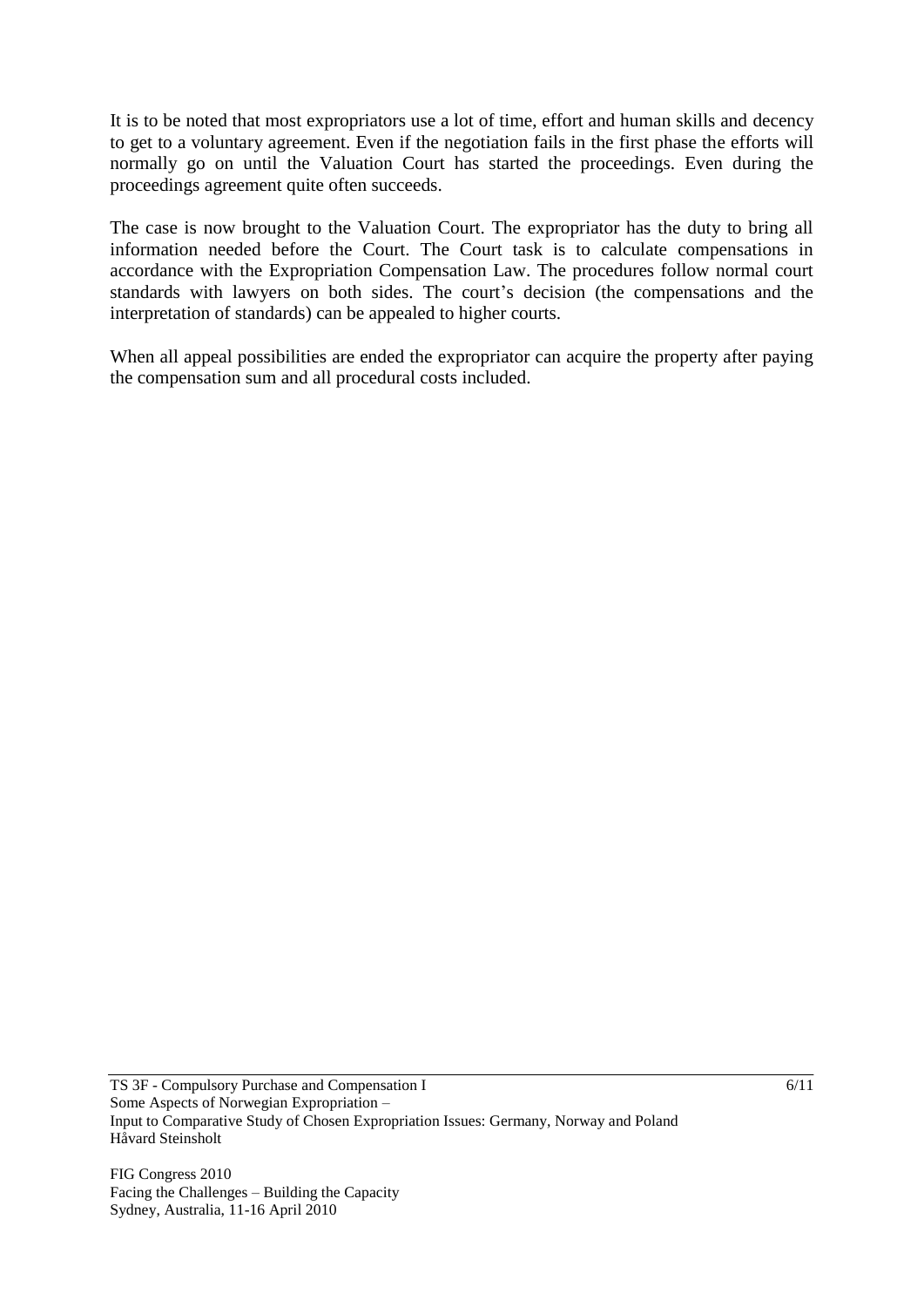### **5. THE RUILES OF JUST/FULL/FAIR COMPENSATION**

In projects of some size larger group of land user interests may be affected. Expropriation is still connected to compulsory transfer or exclusion of ownership and servitudes. Servitudes don't have to be formalized or registered to be protected. Land use or land interests based on other types of access are not protected by law. This means that users of open access institutions (free no-motorised roaming in outfields, free angling in the sea, etc.) will have no compensation. Even tourism businesses' uses of this open access to nearby areas (considerable losses when developed) are not protected. Most privileges or concessions or predictions will not be protected. Not even if economical losses are severe.

A kind of exception from this is (Sami minority) reindeer herding. Nomadic or semi-nomadic reindeer husbandry is done within large grazing districts. Within the district grazing is free for customary users even on private land. These herders or district organisations are parties in expropriation cases and compensated rather generously.

The Principle of Direct Effect means that it is the economical effect of land loss that's in focus. This excludes claims from neighbours (don't lose land). If traffic is removed from a shops front door to other routes as part of the project, there cannot be any compensation for the loss of customers (even if land is taken from the owner and the losses are large).

The Principle of Economical Loss means that the owner should be compensated the loss in economical holding: what the owner could get for the property in the marked (normalised marked value) or the capitalized loss of future periodical income. This principle excludes personal affection value: Affections for the property that the general marked won't appreciate. Reestablishment costs could generally (exception mentioned below) only be covered if lower than marked value or capitalized loss value.

The Principle of Reduced Damage means that economical loss should considered after the owner (hypothetically) has done sensible adjustments on the remaining property to reduce the losses. This principle is only relevant if only a part of a property is acquired.

Tree important exceptions from the Principle of Economical Loss exist: If normalised marked value is not enough to buy a new home of similar function for the owner he should be compensated the reestablishment cost. The owner's own use of vacation home, his own business constructions (probably limited to farm houses) and constructions of non-profit organisations (sport-cubs etc) are protected in the same way. This form of reestablishment cost compensation includes costs of transportation of goods and other normal adjustment costs of reestablishment (even curtain size adjustments in homes has been discussed). Standardised marked value does not include such costs. Reestablishment cost compensation is based on prize of another property of similar functions as the property acquired because the market value of the latter property is lower. Transportation and adjustment costs are the added. Reestablishment costs will then be considerable higher than normalised marked value. Secondly if someone expropriates a right to use an existing construction (private road, water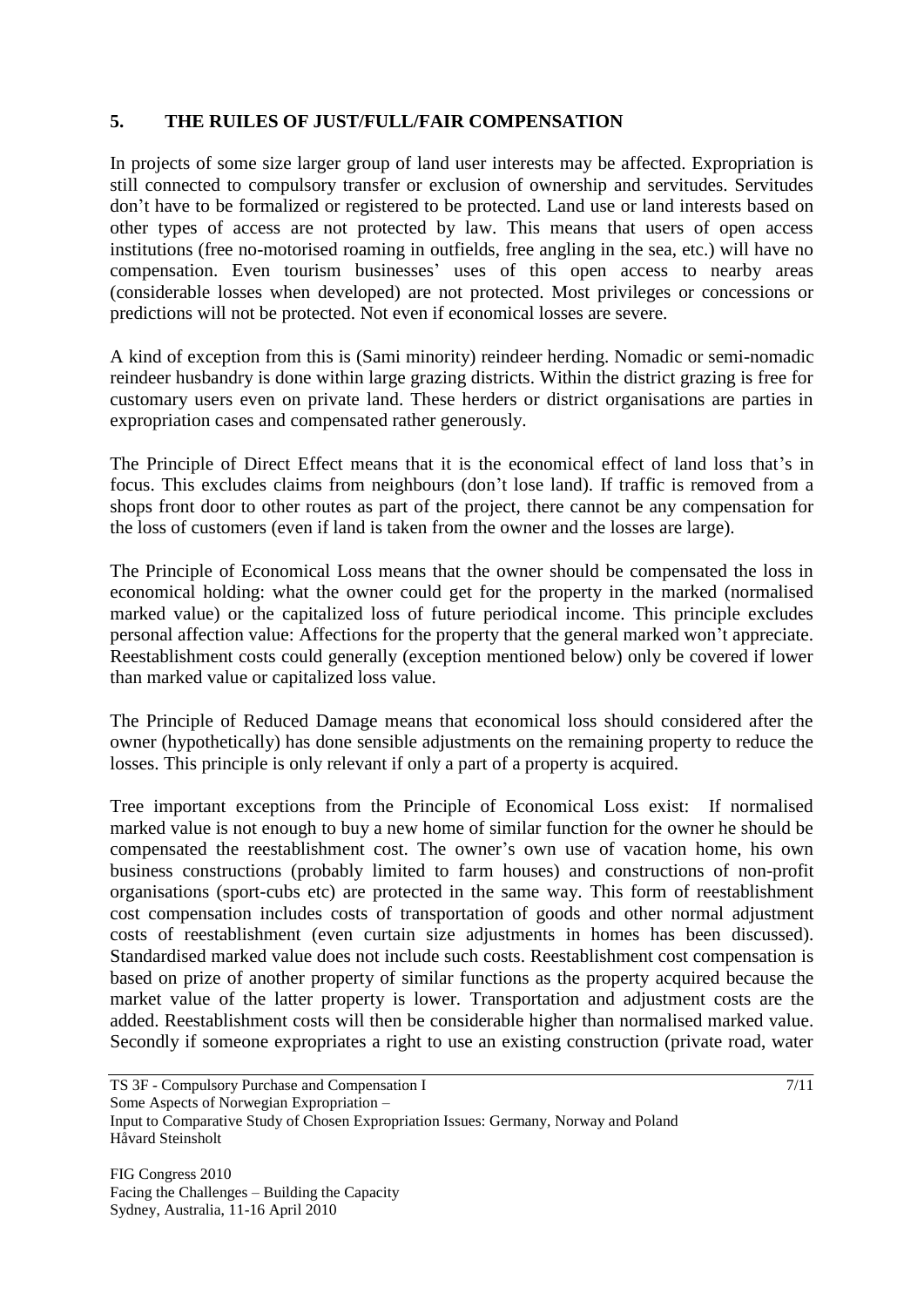pipeline etc.) and there is hardly any loss for the owners, the expropriator should pay a proportion of the construction cost (as if constructed today. Thirdly we have some few examples of kind of profit-sharing compensations: Waterfall compensation and dependent on circumstances: gravel, soil and timber etc.

There are no standardised methods for the actual valuation. The Courts can decide what calculations or models to use. Due to this, compensations seem to differ in sometimes unpredictable ways. During negotiations larger State agencies like the Road Authority have quite solid prize and negotiation policies (in accordance with law standards) and methodologies, while other actors like municipalities acts more freely (Steinsholt 08).

Norwegian levels of compensation are fluctuating but in general not low. Still some landowners complain. The principle of economical loss sometimes is felt as an abuse to landowner's feelings.

The government of Sweden has recently proposed (Official Swedish Report, 2008) a quite radical change in Swedish legislation that probably will lead to considerable raise in compensations. Among other changes they intend more or less to leave the normalized marked prize as sufficient level for full or fair compensation. Even forms of profit sharing are proposed.

Compensation based on profit sharing has been raised in one court case in Norway. The claim was overruled by the Principle of Economical Loss. With the recently re-elected government coalition (landowners and socialists neutralizing each other) there will probably be no changes in the next four years to come.

### **REFERENCES**

Fleischer, C,A,1980, Skjønnsprosessen, 175 pages, Oslo, Universitetsforlaget

Food and Agriculture Organisation of the United Nations (FAO), 2008,Compulsory acquisition of land and compensation, FAO Land Tenure Studies no 10, 56 pages, Rome, FAO

Korsvolla, K, Sevatdal, H, Steinsholt, H. 2001, Eiendomsforhold og næringsutvikling i utmark, ILP serie B 1/2001, 131 pages, Ås, Norwegian University of Life Sciences.

Lid, O, 1977, Oreigning av fast eigedom, 119 pages, Ås, Norwegian University of Life Sciences.

Statens offentliga utredningar (Official Swedish Report), 2008, SOU 2008:99, 510 pages,Stockholm, Fritzes kundtjänst.

Statens Vegvesen (Norwegian Road Authority), 1991, Ikke uten grunn, Oslo, Norwegian Road Authority.

Steinsholt, H, 2008, Land acquisition and expropriation performed decentralized:

Experiences from Norwegian municipalities, Nordic Journal of Surveying and Real Estate research – special series, volume 3: 2008, page 164-176, Helsinki, Finnish Society of Surveying Sciences.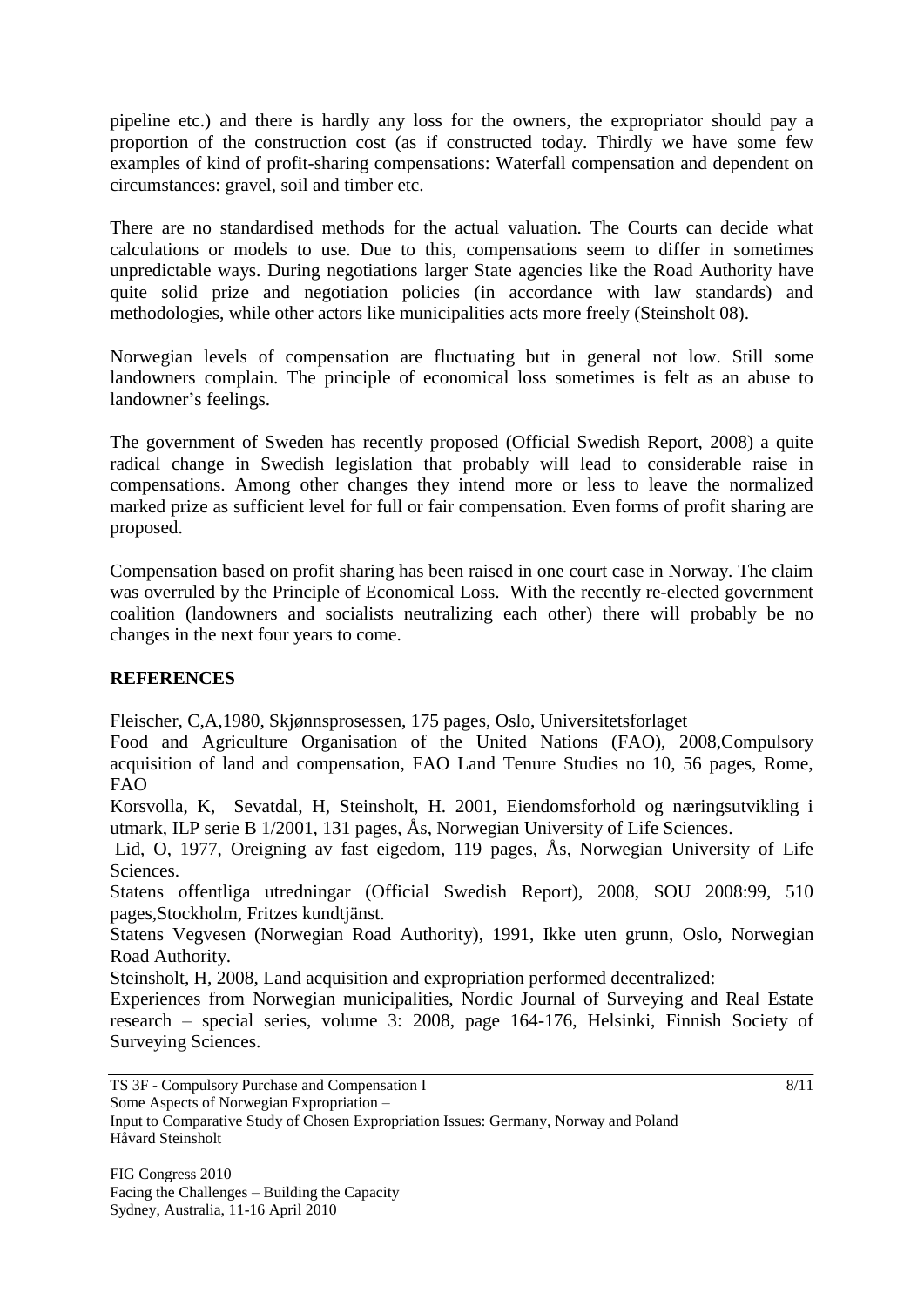(Stordrange and Lyngholt, 2000),

TS 3F - Compulsory Purchase and Compensation I Some Aspects of Norwegian Expropriation – Input to Comparative Study of Chosen Expropriation Issues: Germany, Norway and Poland Håvard Steinsholt

FIG Congress 2010 Facing the Challenges – Building the Capacity Sydney, Australia, 11-16 April 2010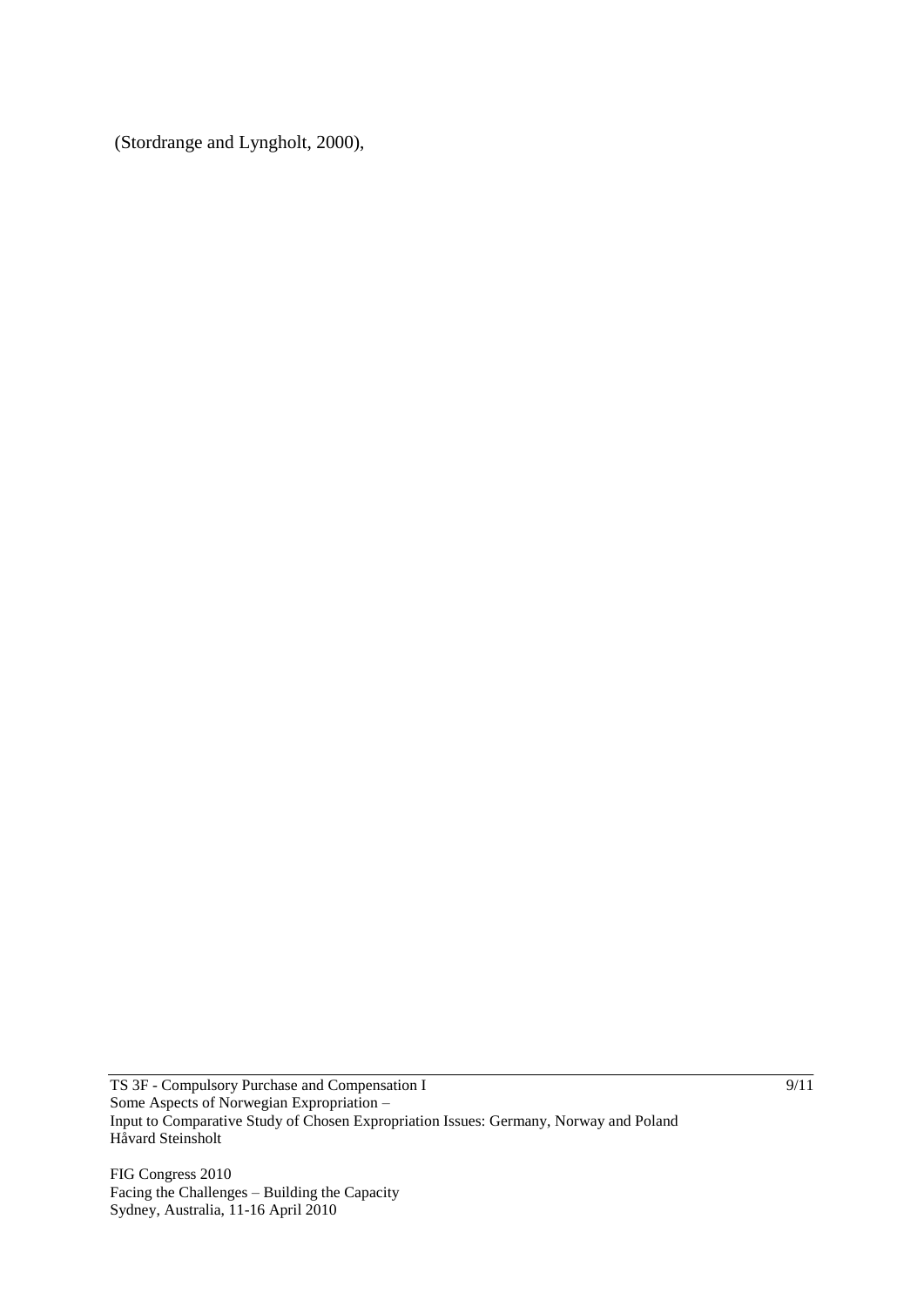### **BIOGRAPHICAL NOTES**

**Håvard Steinsholt**, Associate Professor, Norwegian University of Life Sciences.

Cand. Agric. (MSC), Land Consolidation, Agricultural University of Norway, 1983.

Agronomist course 1977, Postgraduate studies, Nordiska institutet för samhällsplanering, (Nordic Institute for Planning), Stockholm 1988-89.

Research Assistant, 1986-90, Associate Professor, NLH, 90-07, Agricultural University of Norway/ Norwegian University of Life Sciences,

Project leader, Land Consolidation Court of Østfold District, Norway, 1983-85

Expert Consultant; Land valuation issues, District Courts, Courts of appeal, Supreme Court: 1986-2007.

Publications:

1987, Verdier og verdifordeling ved vegjordskifte (Values and reallocation of values in combined land consolidation and expropriation cases), Kart og Plan 2/87, p. 167-172. Universitetsforlaget, Oslo.

1994, Bytte av areal ved offentlige arealinngrep (Exchange of land, an alternative to expropriation), Kart og Plan 3/94, p. 137-144. Universitetsforlaget, Oslo.

1996, Jordskifte under nye rammeforutsetninger – med fokus på påregnelig bruk (New frameworks for land consolidation; standards of expropriation), Kart og Plan 3/96, p. 177- 182. Universitetsforlaget, Oslo.

2001, Grunnerververrollen og faget (land acquisition: towards a profession), Kart og Plan 2/01, p. 89-94. Universitetsforlaget, Oslo.

2005, Grunnerverv i kommuner (Land purchase in Norwegian municipalities), Kart og Plan 3/05, p. 159-167. Universitetsforlaget, Oslo.

2007, Land acquisition and expropriation performed decentralized -Experiences from Norwegian municipalities, Seminar on compulsory Purchase and Compensation, FIG/FAO, Helsinki.

2008: Setting capitalisation rate right: Discussions and decisions of Norwegian Expropriation Courts, FIG Working Week Stockholm and FIG/ FAOcom 7 Verona.

Research teaching fields / expertise:

Land consolidation, expropriation, land acquisition, land valuation, municipal planning and property, open access systems (all-man-rights), South Asian mountain tenure.

Member of Programme Committee, Norwegian Orienteering Federation, 85

Member of Law Committee, Norwegian Orienteering Federation 85-87.

Member of Nature conservation Committee, Tourist Association of Norway, 02-10

Ås Municipality, Elected Member, Municipal Parliament, 91-11.

Ås Municipality, Elected Member, Mayors Board, 94-03.

Ås Municipality: leader Plan and envirionment Committe: 97-11

TS 3F - Compulsory Purchase and Compensation I Some Aspects of Norwegian Expropriation – Input to Comparative Study of Chosen Expropriation Issues: Germany, Norway and Poland Håvard Steinsholt